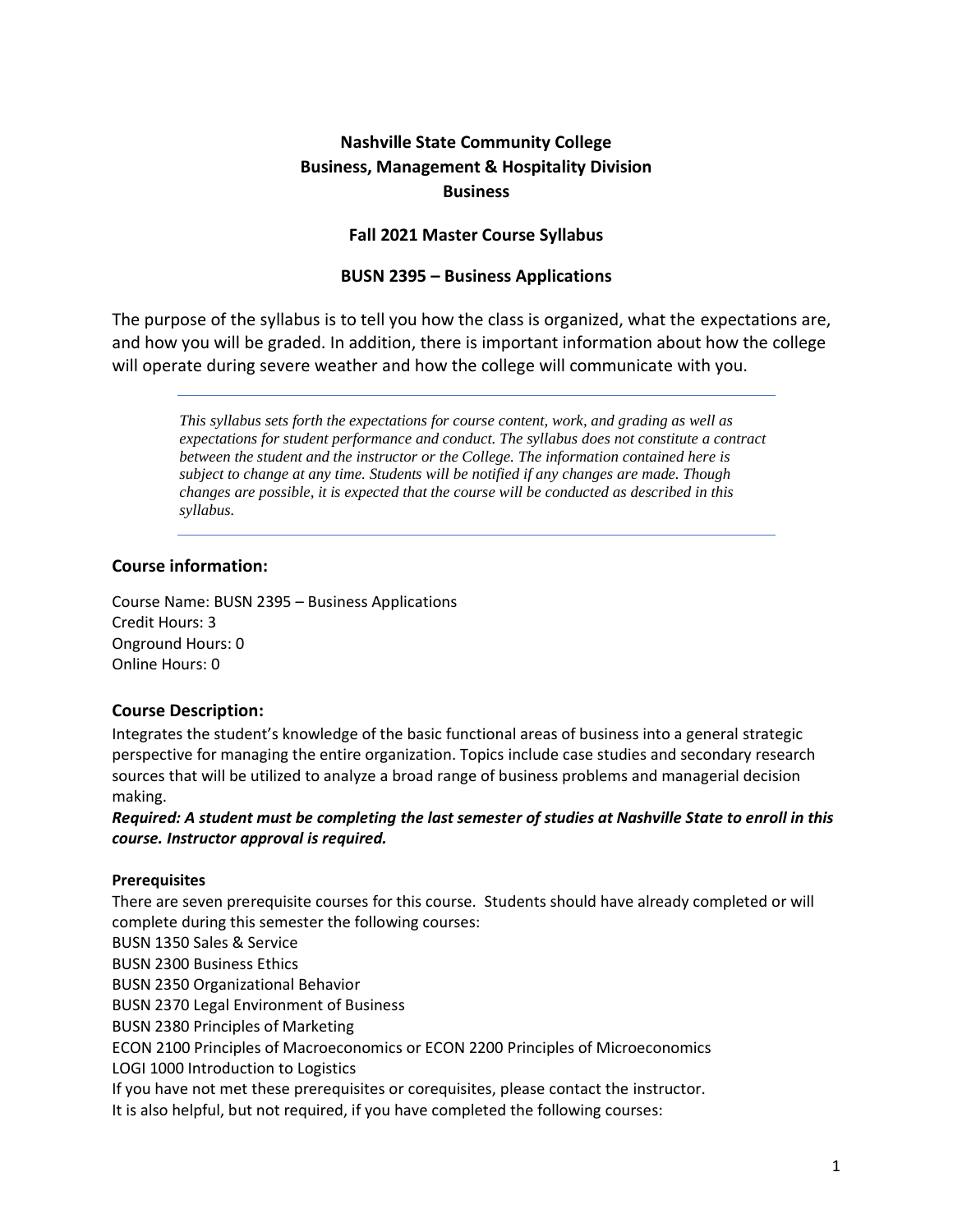ACCT 1010 Principles of Accounting I ACCT 1020 Principles of Accounting II BUSN 1360 Software App. for Business or INFS 1010 Computer Applications

#### **Instructor Information:**

**Name:** Cliff Rockstead **Email:** cliff.rockstead@nscc.edu **Office Phone:** 615.353.3403 **Office Location:** Clement Building, C-232H, Main Campus **Office Hours:** vary by semester **Instructor Zoom Room link:**

### **Class Session Zoom Link Information (if virtual):**

### **Required Textbook(s) & Other Materials:**

**Textbook(s):** Pearson Collections, Business Applications, Gerth & Rockstead, Pearson Higher Ed.

**ISBN:** Print Version ISBN: 978-1-323-88574-1

**Reference Materials:** None **Supplies:** None

Once you have registered for your classes, you should make sure you have the correct textbook and materials for each class. Before classes begin, you can do this by looking up your classes on the bookstore's website ( <https://www.bkstr.com/nsccstore/shop/textbooks-and-course-materials> ) using your A# or by entering your course information.

*Once enrolled, all students should verify that they have the correct textbook and materials information by consulting the D2L/NS Online shell for the course. If you are registered with the Access Center and require an alternate format for the textbook and other course materials, please contact the Access Center at 615-353-3721, 615-353-3741, o[r accesscenter@nscc.edu.](mailto:accesscenter@nscc.edu)*

**Digital Course Materials:** These ensure you pay less for your course materials and have easy access through D2L throughout the semester.

*To ensure the lowest cost for students, this course includes a materials fee. This means that some or all of the required textbooks and materials for this course are available through your NS Online course shell. When you register for this course, the charge will appear on your account. If you decide you do not want to purchase the course materials embedded in NS Online, you can opt out of the program until the end of the second week of classes. If you opt out, you will be responsible for obtaining the required course materials on your own. For more information, please visi[t www.nscc.edu/dcm.](http://www.nscc.edu/dcm)* 

**Honors Option:** Honors credit is available some classes. If you are interested in participating in the Honors Program, please see your instructor after class.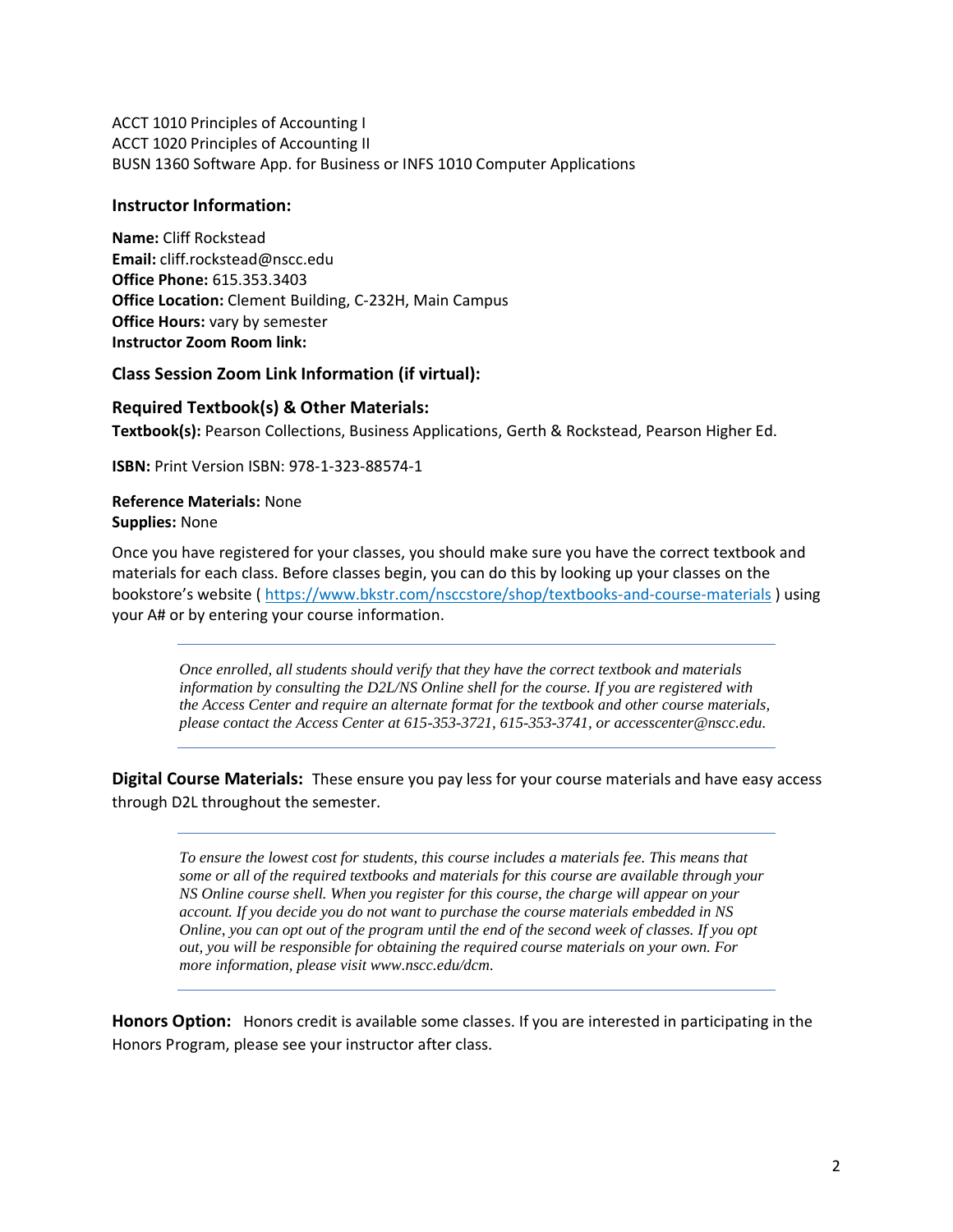*If you wish to take this course for honors credit, you must be enrolled in the Honors College and complete an Honors Contract. It is your responsibility to inform me within the first four weeks of the semester that you want to complete an Honors Contract for this course.*

**Course Outcomes:** At the end of the semester, this is what you should know and/or be able to do:

After completing BUSN 2395, students should be able to:

- Summarize and explain the essentials of business law.
- Identify and explain the foundation principles of economics.
- Compare and contrast the fundamental concepts of customer service and sales.
- Apply the basic principles of marketing.
- Discuss various applications of organizational behavior concepts.
- Explain the basic concepts of business ethics.
- Discuss and apply basic logistics concepts.

### **Course Competencies:**

The following are detailed course competencies, or specific skills or knowledge, intended to help you achieve the course outcomes:

- 1. Explain the differences between law, order, and justice.
- 2. Identify and explain the elements of negligence and the defenses to torts.
- 3. Describe and define the legal concepts of contracts.
- 4. Identify and explain the basic principles of economics.
- 5. Enumerate and explain the three economic choices.
- 6. State the Laws of Supply and Demand and explain the concept of equilibrium.
- 7. Develop a Personal Selling Philosophy that incorporates the marketing concept.
- 8. Develop a Relationship Strategy that creates customer value in an ethical context.
- 9. Develop a Product Strategy that incorporates creative product solutions that add value.
- 10. Develop a Customer Strategy that addresses buyer behavior.
- 11. Develop a Customer Presentation Strategy that adds value.
- 12. Explain the process of self-management and the management of others.
- 13. Assess customer-driven marketing strategies.
- 14. Appraise buyer behavior in consumer and business markets.
- 15. Define and demonstrate target marketing.
- 16. Evaluate and integrate marketing mix strategies.
- 17. Explain the importance of interpersonal skills to managerial effectiveness.
- 18. Describe the impact in the work place of globalization, cultural differences, workforce diversity, and ethics.
- 19. Discuss the role of leadership in achieving effective organizational performance.
- 20. Analyze various group dynamics and the impact on the organization.
- 21. Provide a critical analysis of the need for change and stress management in the workplace.

The following are general education competencies intended to support the course outcomes: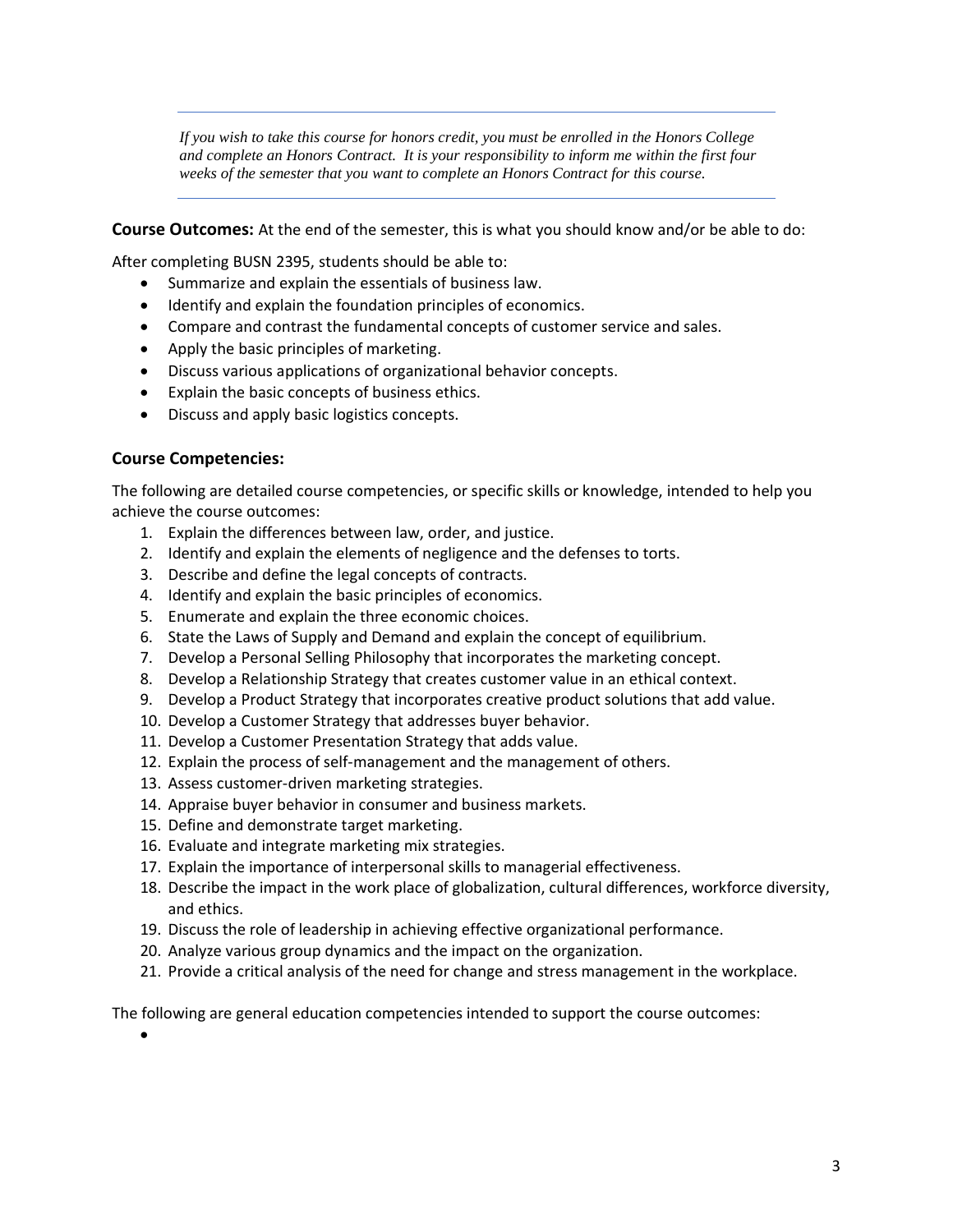# **Topics to Be Covered:**

| 1  | <b>Financial Statements</b> |
|----|-----------------------------|
| 2  | Business Law (A)            |
| 3  | Business Law (B)            |
| 4  | Economics                   |
| 5  | Customer Service (A)        |
| 6  | Project                     |
| 7  | Customer Service (B)        |
| 8  | Marketing (A)               |
| 9  | Marketing (B)               |
| 10 | Organizational Behavior (A) |
| 11 | Organizational Behavior (B) |
| 12 | Organizational Behavior (C) |
| 13 | <b>Business Ethics</b>      |
| 14 | Logistics                   |
| 15 | Case Study                  |

# **Course Assessments:**

The following assessments will be used to demonstrate your understanding, knowledge, and skills:

| Assessment   | <b>Points</b> |
|--------------|---------------|
| Project      | 75            |
| Cases        | 375           |
| Teamwork     | 125           |
| <b>Tests</b> | 75            |
| Exam         | 350           |
| Total        | 1000          |

# **Grading Policy:**

#### **Final Course Point Total**

**Your instructor will carefully examine the final grade point totals and provide a curve if necessary.**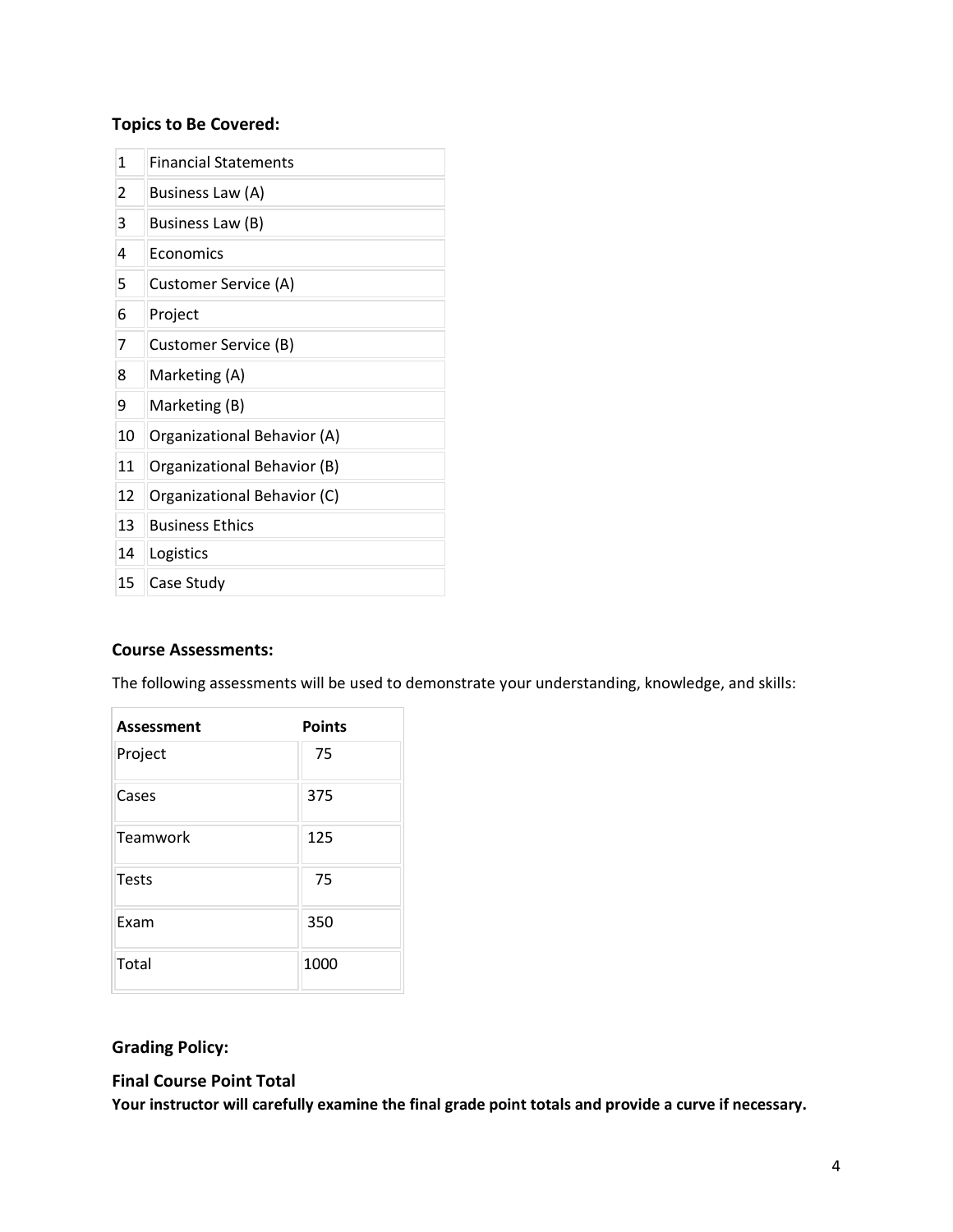# **Grading Scale:**

| Letter Grade | Percentage Range |
|--------------|------------------|
|              | 900 - 1000       |
|              | $800 - 899$      |
|              | $700 - 799$      |
|              | $600 - 699$      |
|              | Below 600        |

# **FA**

If you stop attending class, but do not turn in a withdrawal form by the deadline, you are still enrolled in class. You will be given a grade of FA, which means you have failed due to your poor attendance.

*According to NSCC policy, an FA is awarded to students who do not officially withdraw from a course and do not attend after the cut-off date provided in the academic calendar. Please refer to the current academic calendar available on the Nashville State web site, looking for the date that indicates it is the "Last Day to Earn F for Attendance (FA)." Students who stop attending on or before this date receive an FA; students who stop attending after this date receive an F.*

*For online courses, attendance is defined by submission of assignments. Students who fail a course and whose last assignment is submitted on or before the FA date will earn an FA for the course. Students who fail a course and whose last assignment is submitted after the FA date will earn an F for the course. An FN is assigned to students who do not submit any assignments.*

## **FN**

An FN is awarded if you never attended class or did any of the work in an online course.

# **Late Work Policy & Make-up Procedures for Missed Assignments and Work:**

Email messages sent to your instructor Monday through noon on Friday will be answered within 24 hours. Messages sent at other times will be answered within 48 hours. Assignments and tests will be graded within one week of the due date.

# **Attendance Policy**

If you have been exposed to COVID-19 or have tested positive, you must email [virusinfo@nscc.edu](mailto:virusinfo@nscc.edu).

The attendance policy for this class is:

**Warning:** A student has violated my attendance policy in this course when he or she has not participated in two consecutive case assignments by the deadlines for each or when the project or Test 1 is 10 weekdays past due (7 weekdays during a 10-week summer term). Violation of this attendance policy is grounds for being given a "FA" or "FN" in accordance with the above NSCC Attendance Policy without additional warning.

# **FA**

According to NSCC policy, an FA grade is awarded to students who do not officially withdraw from a course and do not attend after the cut-off date provided in the academic calendar. For the Fall 2021 semester the date is October 29, 2021. This is the date that indicates it is the "Last Day to Earn F for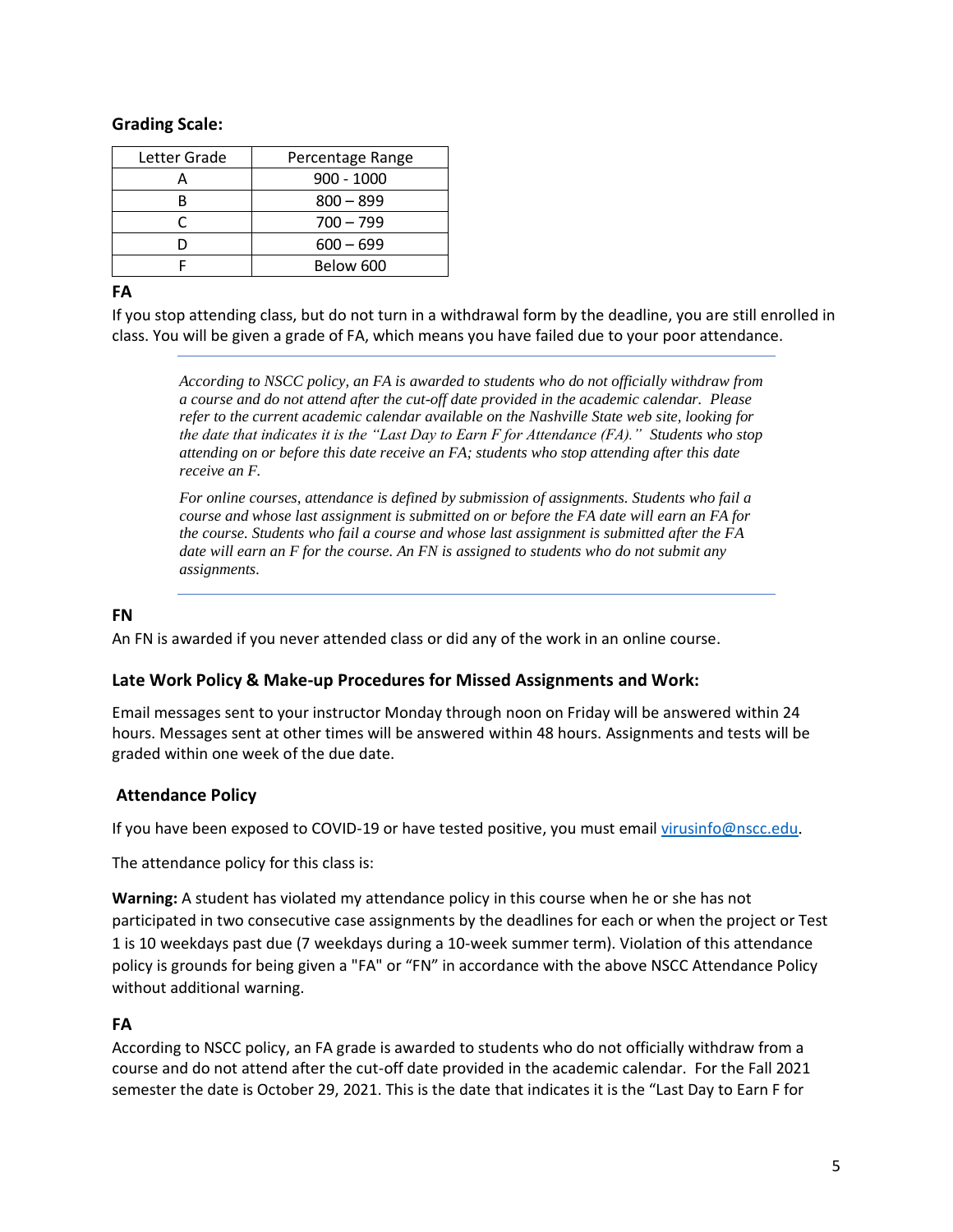Attendance (FA)." Students who stop attending on or before this date receive an FA grade for the course; students who stop attending after this date receive an F grade for the course. For online courses, attendance is defined by submission of assignments. Students who fail a course and whose last assignment is submitted on or before the FA date will earn an FA for the course. Students who fail a course and whose last assignment is submitted after the FA date will earn an F for the course. An FN is assigned to students who do not submit any assignments.

A student is expected to attend all scheduled classes and laboratories. Absences in a course may affect a student's final grade. The student is responsible for all assigned work in the course regardless of excused or unexcused absences. Tardiness may also affect a student's final grade.

# **FN**

An FN grade is awarded for the course to students who never attended the class or online course.

The College is not an attendance taking institution as defined by 34 CFR 668.22(b)(1) in the Code of Federal Regulations; however, students are expected to attend all scheduled classes and laboratories.

- *Absences in a course may affect your final grade.*
- *Tardiness may also affect your final grade.*
- *You are responsible for all work/tests that occur during any missed class session(s) regardless of reason(s) for absence.*
- *If you are not well enough to attend class, you must notify the instructor as soon as possible before the scheduled class time.*
	- o *If you are unable to notify an instructor before the scheduled class time, you must contact the instructor as soon as reasonably possible.*
- *If you have an unavoidable conflict with a scheduled class session, you must notify the instructor before the class session.*
	- o *If you are unable to notify an instructor before the scheduled class time, you must contact the instructor as soon as reasonably possible.*

**For financial aid** purposes, **attendance** is measured by participation in the course. Instructors can determine your level of participation in several ways. Some of those ways are:

- continued attendance
- participation in on-ground or virtual class sessions
- participating in D2L as prompted
- responding to an instructor's email
- posting to a discussion board
- completing and submitting assignments

*To the extent that attendance is kept in this class it is not for the purpose of the College but is instead associated with the instructor's individual grading rubric.*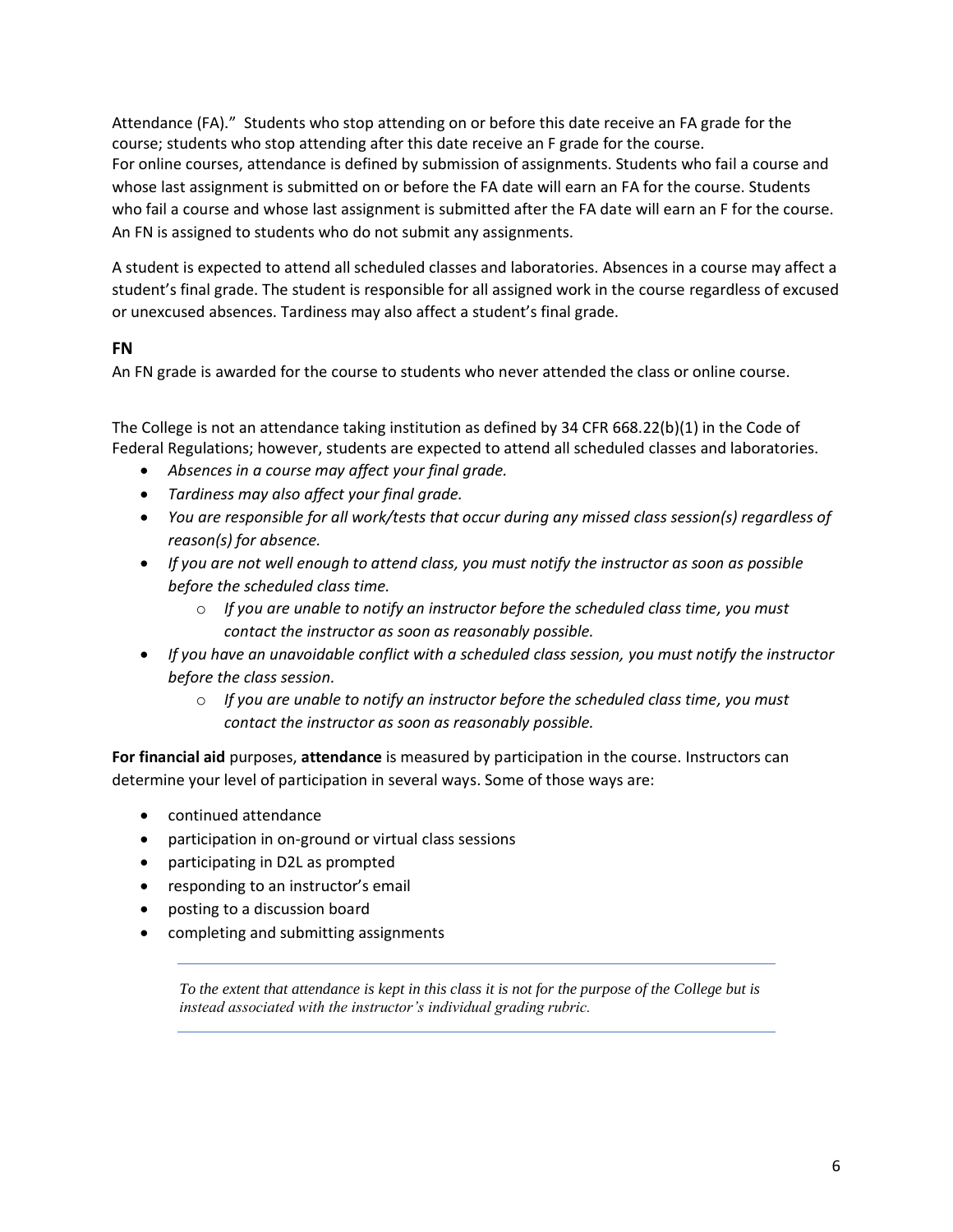# **Course Communication**

NS Online is the course management software program we will use this semester, and it has an internal email function. The instructor and class members should primarily utilize NS Online Email when communicating with one another in this course. Make sure you check your NS Online Email everyday. As an alternative, you can set NS Online Email to forward your incoming messages to your regular Internet email account. This could make it more convenient for you to know when you have received course email. To do this, first go to your My Home page. Click on "Preferences," and enter your email account information under "Forwarding Options" on the Email tab.

If you need to communicate immediately, call (615) 353-3403 or emai[l cliff.rockstead@nscc.edu](mailto:cliff.rockstead@nscc.edu)

It is the student's responsibility to check NS Online (D2L) and MyNSCC email on a regular basis. These are the official communication channels between the college and students. Students are responsible for the information communicated through those channels. NS Online (D2L) contains specific course information and MyNSCC contains information important for other purposes.

# **Response Standard for Email and Assignments**

Email messages sent to your instructor Monday through noon on Friday will be answered within 24 hours. Messages sent at other times will be answered within 48 hours.

Assignments and tests will be graded within one week of the due date.

# **Course Content**

This course covers fourteen units plus other pertinent modules. The lessons for these units and the other modules are found in the Content area of the course. You can begin working on the units after you have completed "Getting Started." You are encouraged to progress through the course modules as rapidly as possible.

# **Project (75 OF 1000 POINTS = 7.5% of course grade)**

Students will present the learning objectives of the course by developing a PowerPoint presentation covering **one** objective as a project. Your instructor will publish your presentation in the course to help the class study for Tests 1 & 2 and the Final Exam. Students will sign-up early in the semester for the different learning objectives. Please follow the following instructions:

- 1. During the first week of the semester submit a prioritized list to your instructor using NS Online Email of the top five learning objectives you would like to cover for your project. Select from Learning Objectives 3-28.
- 2. Your instructor will post the assignments during the following week in the Content area under "Resource Links." Unfortunately, some students may not get a desired learning objective.
- 3. For source material, **primarily use the learning objective summaries in the course lessons** found in the Content area. You may add to this using outside research from your old textbooks, etc.; but this is not necessary. **Please don't leave key information found in the objectives summaries out of your presentation! Put particular emphasis on the Key Points listed in the lessons.**
- 4. Please do not use animations, transitions, or sound in your presentation.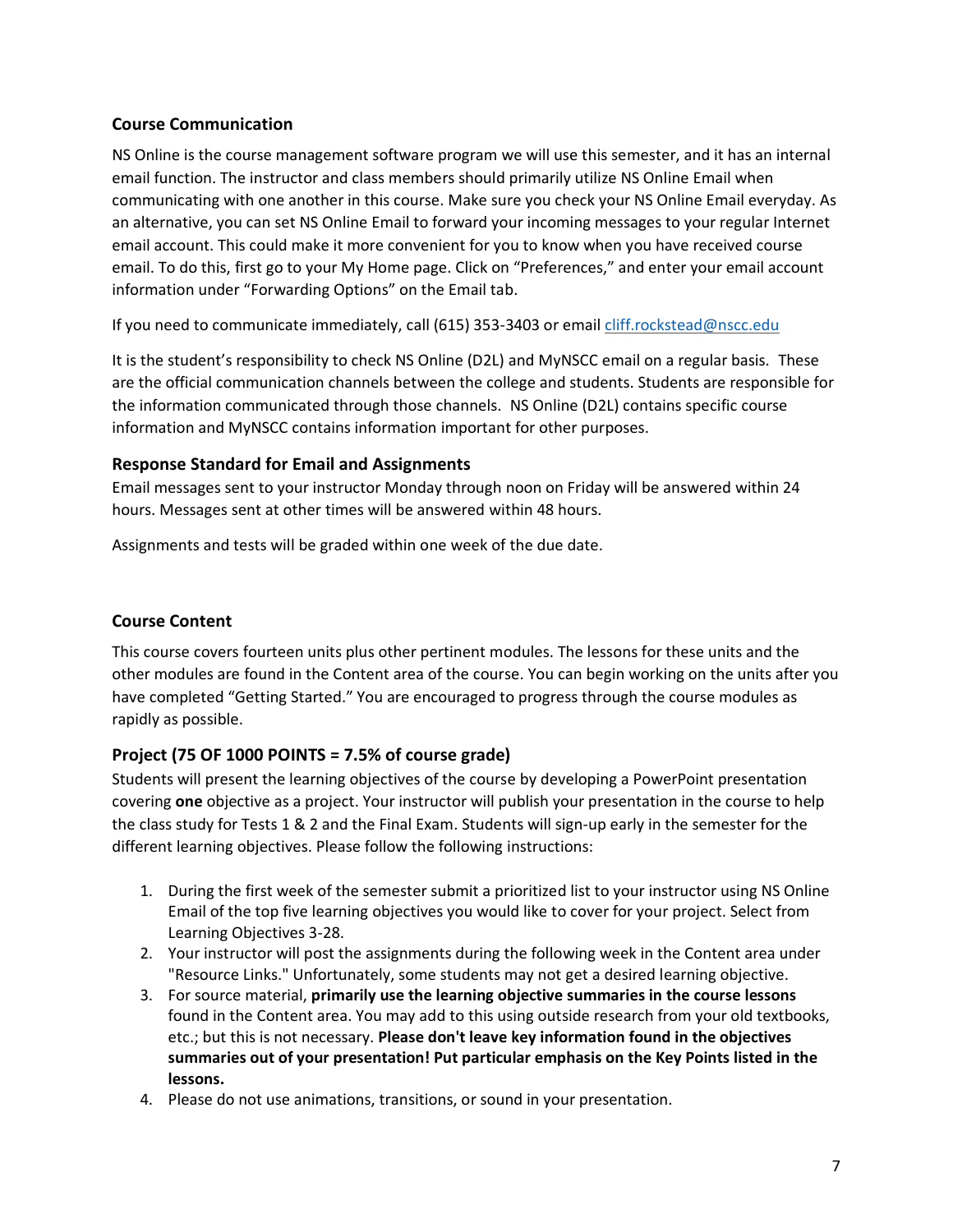5. Try not to exceed 20 slides. You may be able to cover some learning objectives well with less than 10 slides. I prefer quality over quantity.

Please submit the project to your instructor by uploading your project file to the Assignment Dropbox on or before the deadline found on the Schedule.

# **Cases (375 OF 1000 POINTS = 37.5% of course grade)**

You will analyze (or report on) ten cases during the semester. Check the Schedule for unit deadlines. Case assignments are included in the units in the Content area. All individual cases are submitted to your instructor by uploading your file to the designated Assignment Dropbox folder. Team cases are reviewed, drafted, discussed, revised, and posted in Discussions.

### Case Assignments

You may choose which case you want to do for individual assignments according to the Case Assignments table. A link to this table, which lists both individual and team assignments is found in the Content area under "Resource Links." Detailed instructions for individual cases are also found in the Assignments area. You have no choice for team cases.

Cases will normally be analyzed using the **Case Analysis Guidelines**. A link to the guidelines is found under "Resource Links" in the Content area. Three cases, *Dow's Bid for Rohm and Haas, Kyocera Corp.***, and** *Managing Conflict***,** should **not** be analyzed. Instead you should report use the **Case Report** form if these cases are chosen. Instructions for reports are given on the **Case Report** file template. Always use the appropriate file template to submit your case assignments. You will find a link to the file templates under "Resource Links" as well.

#### Individual Cases

Every individual case, both case report and case analysis, should be submitted using the Assignments tool. You should use the standard file template for both types of case assignments. Please follow these instructions:

- Read the case in the casebook.
- Review the **Case Analysis Guidelines** and **Case Analysis Grading Criteria** (see "Resource Links") (for analyses only)
- Use the standard template (report or analysis).
	- o Save the template to your computer first.
		- $\circ$  Then, simply fill it out on your computer, save the report or analysis, and submit the file using the Assignments tool.
		- o No handwritten submissions will be accepted.

# **You are encouraged to go ahead and submit all individual cases before the deadlines found in the Schedule.**

#### Team Cases

When you have completed the Individual Case 3 analysis and submitted it to your instructor, you will be assigned to a team for collaboration in analyzing five cases. Teams will be formed on a first come, first served basis. Your instructor will put you into the next available slot. A link to a listing of team members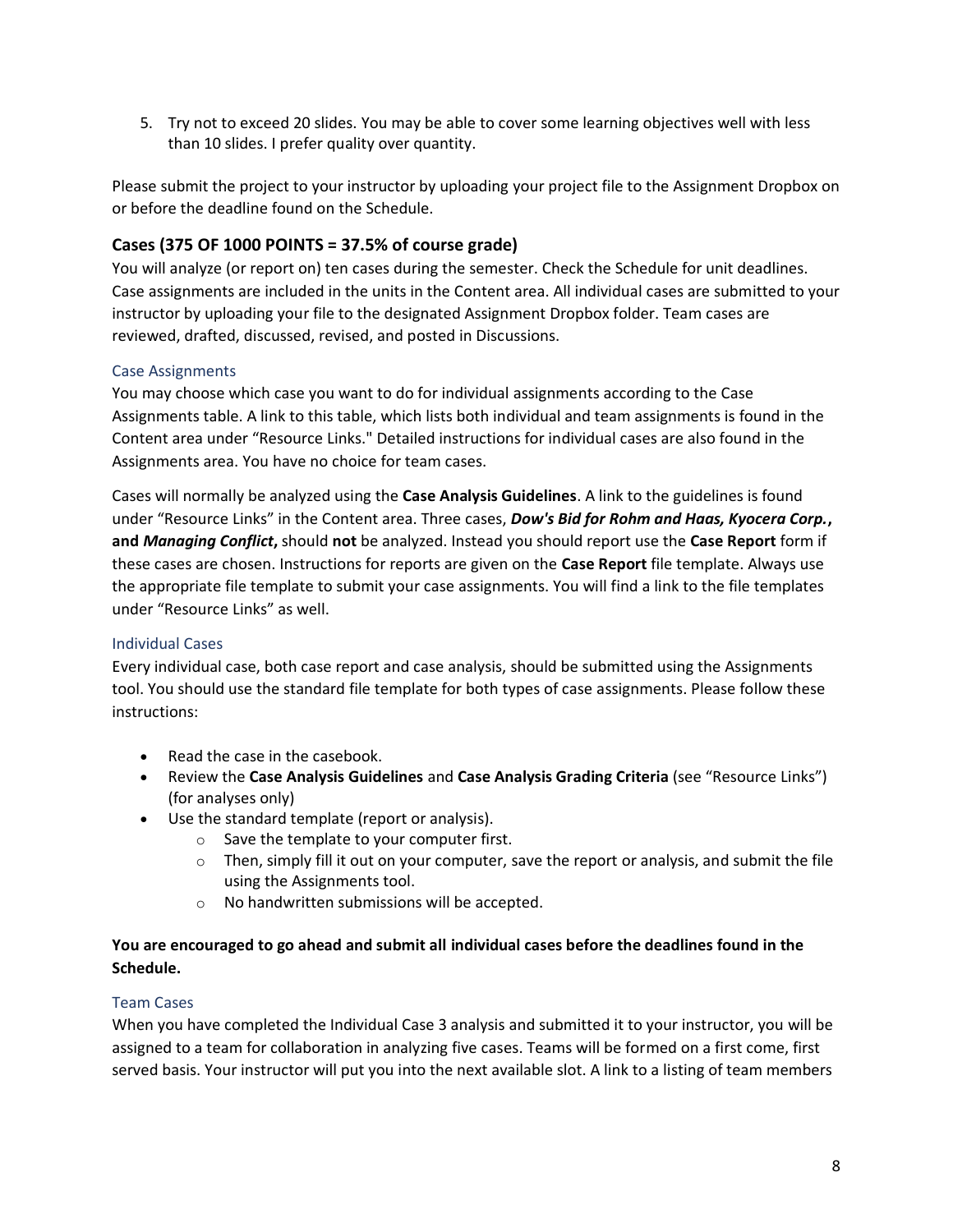is found under "Resource Links" in the Content area. If you work rapidly through your individual cases, you will be able to begin this portion of the course early with like-minded students.

## **As an alternative, students may contact the instructor early in the semester with requests to be on a team with other named classmates.** Your instructor will attempt to grant your wishes.

Team case assignments are found on the Case Assignments table under "Resource Links" on the Content screen. Team cases will be analyzed using the **Case Analysis Guidelines**. A link to the guidelines is found in the Content area under "Resource Links" as well. Always use the Case Analysis file template to submit your team case assignments. You will also find a link to the file templates under "Resource Links."

Everyone on a team receives the same grade for a case--as long as each team member has posted his/her individual analysis in the team's topic area for a particular case **at least 24 hours before the due date**. If someone posts his/her analysis less than 24 hours before the deadline but more than 12 hours before the deadline, he/she will only get 50% of the team's grade. If posted less than 12 hours before the team deadline or after the deadline, the student will not get any credit for the case. The ONLY exception to the above is if all of a student's teammates who posted for a particular case on time agree to the exception. The late-posting student will need to ask his/her teammates to contact the instructor indicating their agreement to the exception. Teams have until midnight of the due date to submit the final **team** analysis. Further assessment of participation in team case analyses will be captured in the "Teamwork" grade explained below. The Teamwork grade represents how each team member contributed to team case analyses during the semester. This grade is determined at least in part by team members anonymously.

Each student should follow these instructions:

- 1. Read the case in the casebook.
- 2. Review the **Case Analysis Guidelines** and **Case Analysis Grading Criteria**.
- 3. Analyze the case individually using the six-step method.
- 4. Fill out the standard case analysis template after you have saved it to your computer. Keep an electronic copy of your analysis in case you lose it when putting it on the discussions board.
- 5. Post your individual analysis in the appropriate case topic area **2 days or more** before the deadline so your teammates can read it. (Though 2 days or more before the deadline is the recommended time period, credit will be given for cases posted at least 1 day before. Those posted less than 24 hours before the deadline will be appreciated, but full credit will not be given. See above.)
- 6. It is recommended that you copy and paste the .rtf text directly into the discussion message window. Do not post as a file attachment. Your analysis will maintain much of its formatting if you paste into the HTML editor, insert, and submit. (see pencil and paper icon)
- 7. Make sure you are in the correct case topic area.
- 8. You must first post your complete, individual analysis in the Discussions area before collaborating on the team case.
- 9. Next, team members collaborate using any form of communication they agree upon. This can be done in person, on the phone, in the Discussions area, instant messaging, etc.
- 10. Make your contribution to your team's case analysis.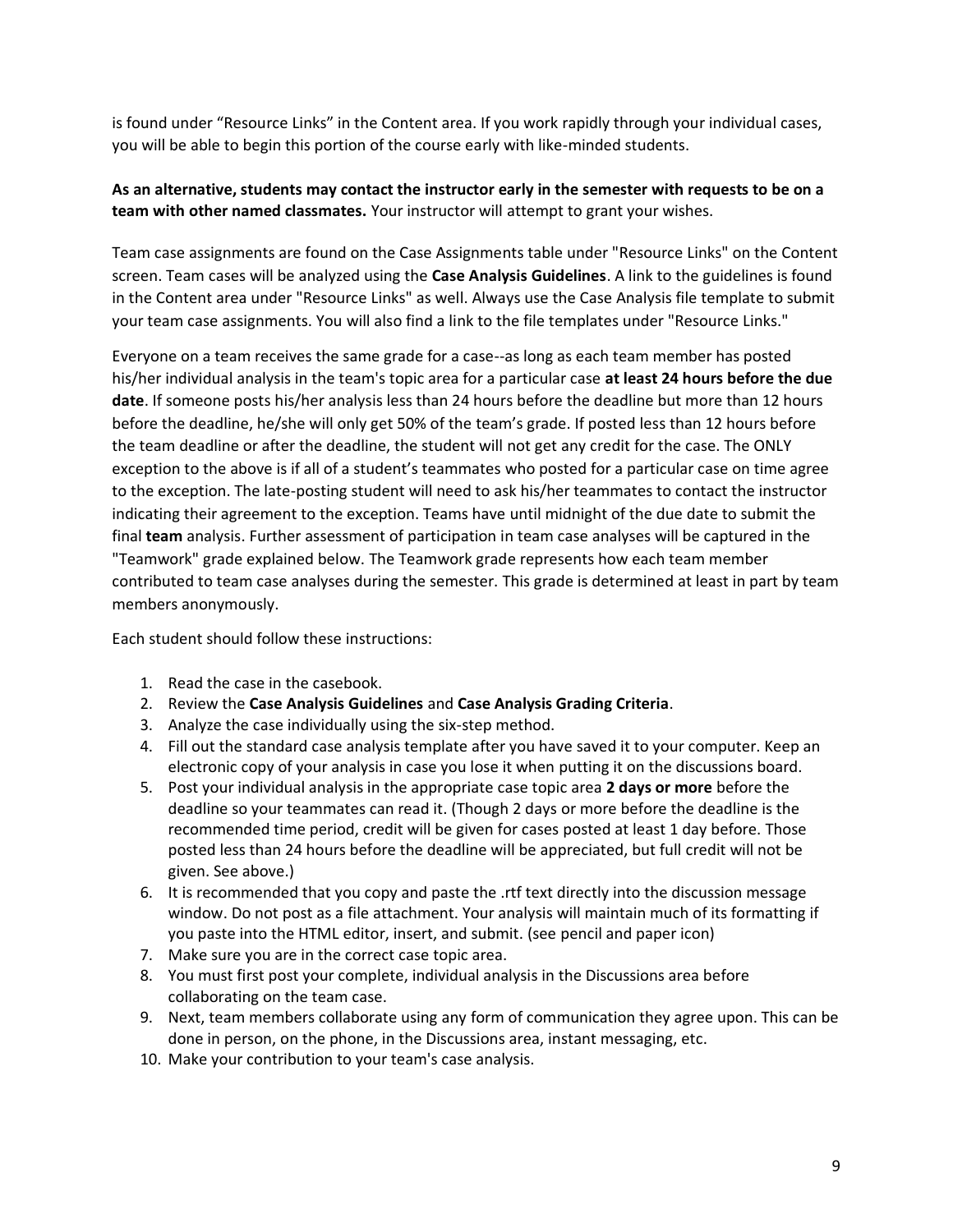- 11. Before midnight of the due date, the team must post a team analysis in the same area where the individual analyses were posted. This analysis should be designated as the team analysis so your instructor will know which analysis to grade.
- 12. When the whole team is "satisfied" with the analysis, notify your instructor so he can grade it.
- 13. If the case deadline has passed and your instructor hasn't yet been asked to grade the case, the instructor will go ahead and grade it.
- 14. **Don't expect credit for submitting a case after the deadline.**

#### **As with individual cases, teams are encouraged to complete all case analyses before the deadlines.**

### **Teamwork (125 of 1000 points = 12.5% of course grade)**

At the end of the semester, each student will be required to take a survey regarding teamwork during his/her team's five team cases.

- 1. Your evaluation of your and your teammates' efforts on the team cases should reflect an overall assessment of how well each person participated.
- 2. Timeliness, helpfulness, quality of work, participation, etc. should all be taken into consideration.
- 3. Note that "Teamwork" is 50 percent of the team case grade. Team cases are valued at 25 points. The other 25 points for each team case are captured in the Teamwork score. (The five individual cases are valued at 50 points each.)

# **Tests (75 points of 1000 = 7.5% of course grade)**

Each student must take two un-proctored tests (in addition to a proctored final exam). You may take these tests at home or at our on campus computer labs. You should not receive help from anyone on the tests, however. **Both tests are timed.** Therefore, please prepare yourself before you begin.

**Test 1** consists of 25 questions and covers the material found in the lessons for Units 2-5 and Unit 7. Studying for this test should help to prepare you for the Final Exam. You should read over the material found in the Content area and re-take the self-tests in order to prepare both for Test 1 and the Final Exam. **You will be given 30 minutes to complete this test.**

**Test 2** consists of 50 questions and covers the material found in the lessons for Units 2-5 and Units 7-12. Studying for this test should help to prepare you for the Final Exam. You should read over the material found in the Content area and re-take the self-tests in order to prepare both for Test 2 and the Final Exam. **You will be given 50 minutes to complete this test.**

#### **Final Exam/Business Program Exit Exam (350 of 1000 points = 35% of course grade)**

The Final Exam will be given during final exam week (or earlier) online in an NSCC Testing Center.

- 1. It will cover Units 2 through 5 and Units 7 through 12.
- 2. It will consist of 70 multiple choice questions.
- 3. Some these questions will present a scenario and require you to make a management decision.
- 4. There are 10 questions on each of the following major topic areas: customer service, economics, ethics, legal environment, logistics, marketing, and organizational behavior.
- 5. The Key Points covered in the lessons throughout the semester largely reflect the material found on this exam.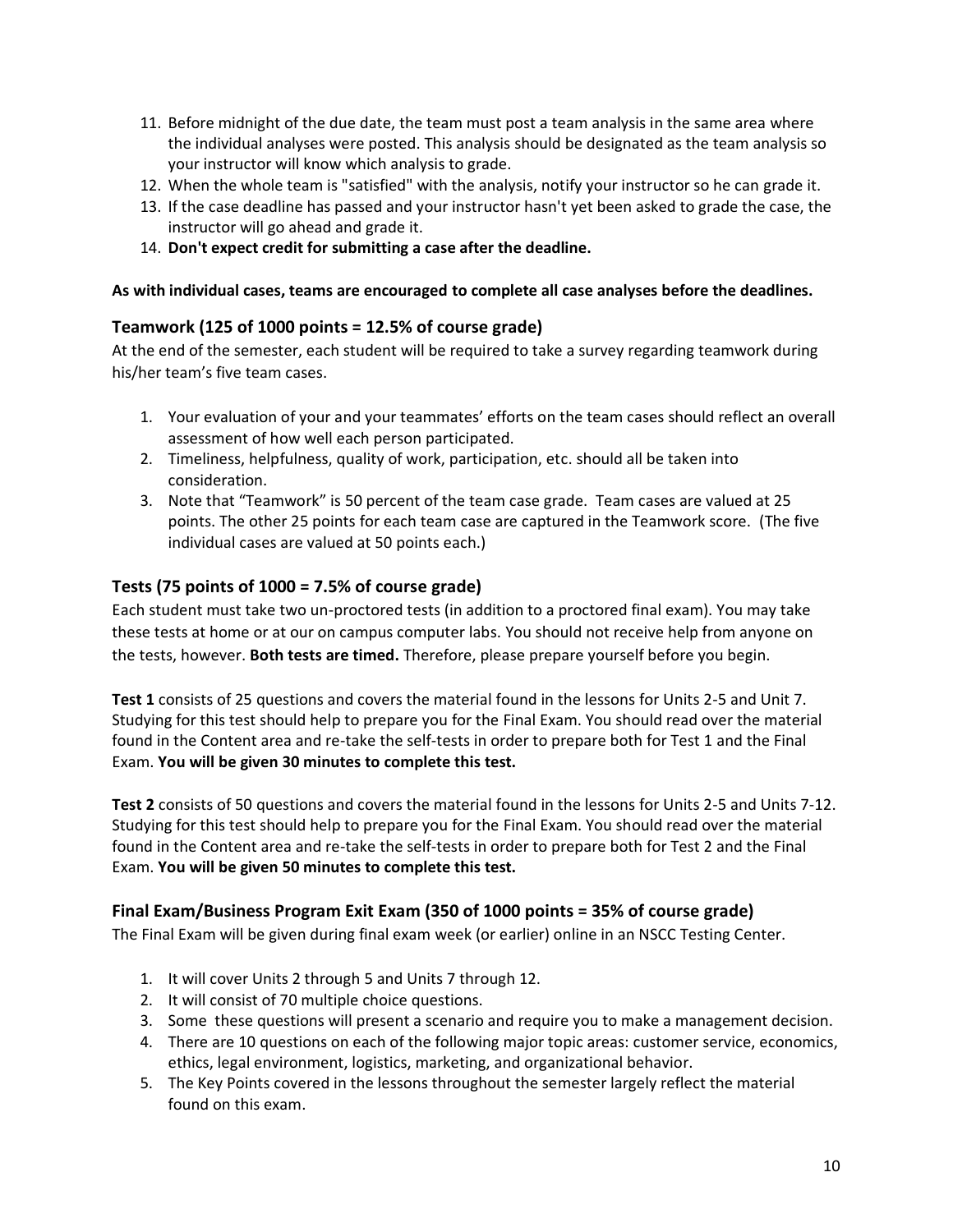6. You many not use any books or notes on the exam.

The Final Exam is also the **Business Program Exit Exam** for those earning an A.A.S. degree in Business Management. **You will find this exam in a separate NS Online course named "2020-2021 Business Program Exit Exam" on your NS Online "My Home" page.** If you do not see the link to this course within a week of the due date for the exam, please contact your instructor as soon as possible.

You should study for this exam by reviewing:

- 1. the online lessons published in your NS Online course
- 2. the course resource materials
- 3. the self-tests (you may take these an unlimited number of times)
- 4. the Project PPT's

**The raw final exam scores will be curved for this course's grade. This Exit Exam is very difficult. If you score 75 or better, you will have done well. This may be frustrating for students accustomed to getting high test scores. This course is not designed to teach directly to the Exit Exam. It is designed to review the basic concepts and help you to develop your critical thinking and analysis skills. You should learn the material in greater depth when taking the pre- and/or co-requisite courses. Please note that the Exit Exam questions were provided by the lead instructors from the seven courses.**

#### Exam Instructions

Exam instructions are found at:

#### [ww2.nscc.edu/gerth\\_d/ALL/exams.htm](http://ww2.nscc.edu/gerth_d/ALL/exams.htm)

**WARNING: Inasmuch as the proctored exam is closed-book and closed-notes, you should only look at the exam. Please refer to the** *Academic Misconduct Policy* **below.**

# **Technology Statement**

- All classes at the College are web enhanced. "Web enhanced" means that components of the class, such as assignments and online discussions, may be located online in the class D2L/NS Online course shell and used in the course, even if the class meets in a classroom on ground.
- You must have access to a computer and an internet connection to complete assignments, engage in online discussions, and access various course materials through D2L/NS Online course shells.
- You may also be required to use free video conferencing platforms (examples: Zoom, Teams, etc.) for classes and meetings.
- You will be responsible for appropriate dress while on video. This means that you are expected to dress as if you were in a classroom.
- You will be responsible for a distraction-free environment while on video. This means that the class should not be able to hear noise in your home, such as cell phones, TVs, or barking dogs. The best way to do this is to keep yourself on "mute" until you need to speak.
- You will be responsible for making sure your background is neutral. Keep in mind that students and professors come from all around the world, and you are all a part of our community.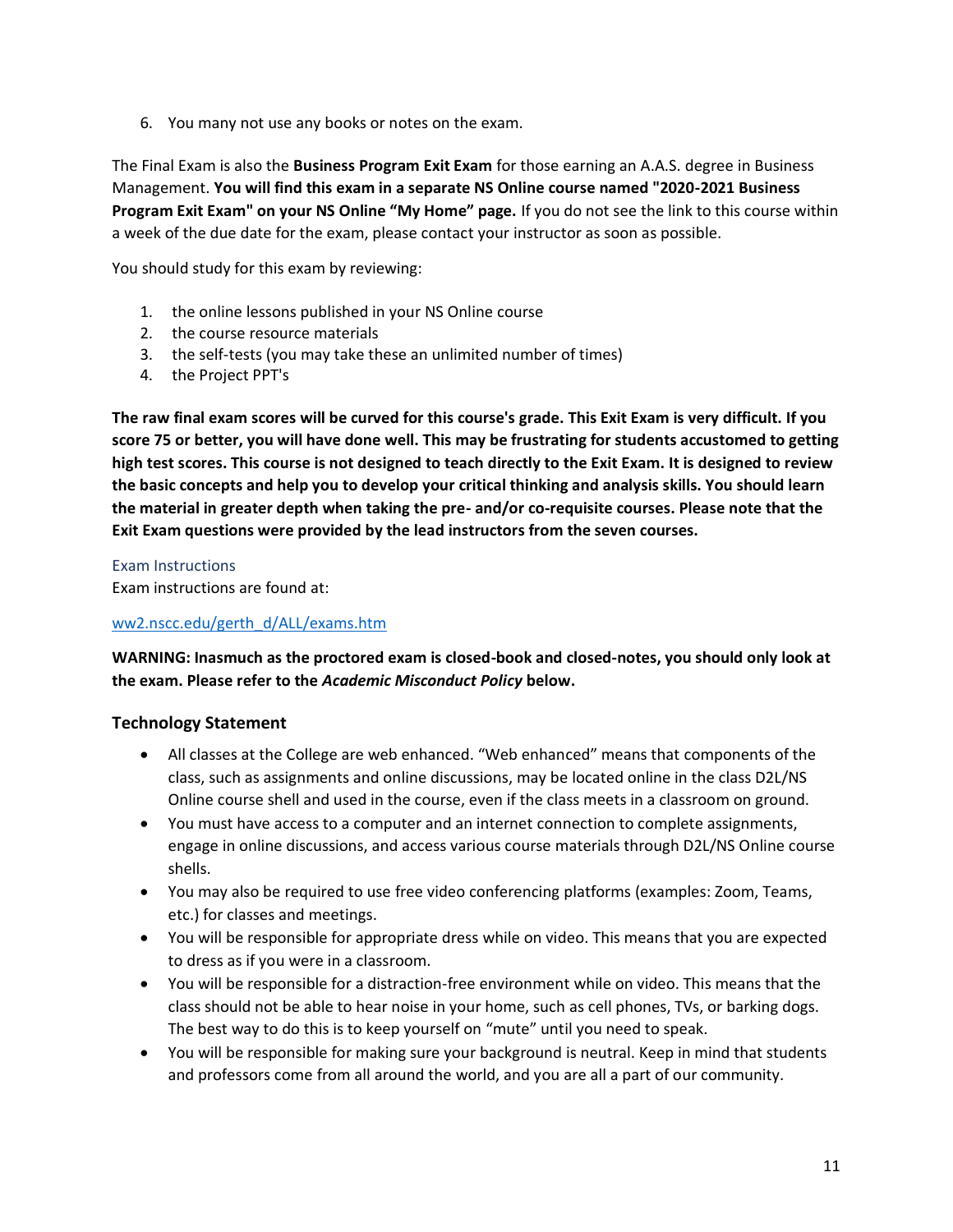Therefore, please avoid having images in your background that may be offensive to your classmates.

- Certain publisher materials, such as textbook figures, may not work on cellphones and may require a laptop or a tablet.
- If you have questions or concerns regarding access to a computer or internet resources, please contact your instructor. Additional information is available on this website: [https://www.nscc.edu/current-students/student-online-resources/access-to-internet-and](https://www.nscc.edu/current-students/student-online-resources/access-to-internet-and-technology)[technology.](https://www.nscc.edu/current-students/student-online-resources/access-to-internet-and-technology)

# **Computer Labs**

Computers are available for all Nashville State students to use at each campus during open hours. Open computer lab availability may vary from campus to campus.

You should check the NSCC website for current hours of operation.

# **D2L/NS Online and myNSCC**

It is your responsibility to check your email in **both** D2L/NS Online course shells and your @my.nscc.edu (student email) on a regular basis. These are the official communication channels between the college and you. You are responsible for the information communicated through these email channels. D2L/NS Online emails contain specific course information and @my.nscc.edu emails contain important information from college offices, such as Financial Aid.

# **ADA Compliance Statement**

If you need accommodations due to a disability, please do not hesitate to reach out to our Access Center. Disabilities for which you can receive accommodations include documented physical, emotional, and/or learning conditions. Nashville State is committed to supporting your success, and we encourage you to get assistance if needed.

*Nashville State complies with the Americans with Disabilities Act (ADA) and so provides accommodations for Nashville State Students with a documented physical, emotional, and/or learning condition. If you require accommodations for any courses in which you are enrolled, contact the Access Center at 615.353.3741 or 615.353.3721, or e-mail [accesscenter@nscc.edu.](mailto:%3Caccesscenter@nscc.edu%3E) If you are registered with the Access Center and require an alternate format for the textbook and other course materials, please contact the Access Center.*

# **Classroom Misconduct**

Disruptive conduct is not allowed in the classroom. Disruptive conduct is any behavior that prevents students from learning and interferes with the ability of the instructor to teach. This may change from class to class; therefore, your individual instructors will give you guidance on what qualifies as "disruptive conduct" in their classes.

*Nashville State Community College has a zero-tolerance policy for disruptive conduct in the classroom. Students whose behavior disrupts the classroom will be subject to disciplinary*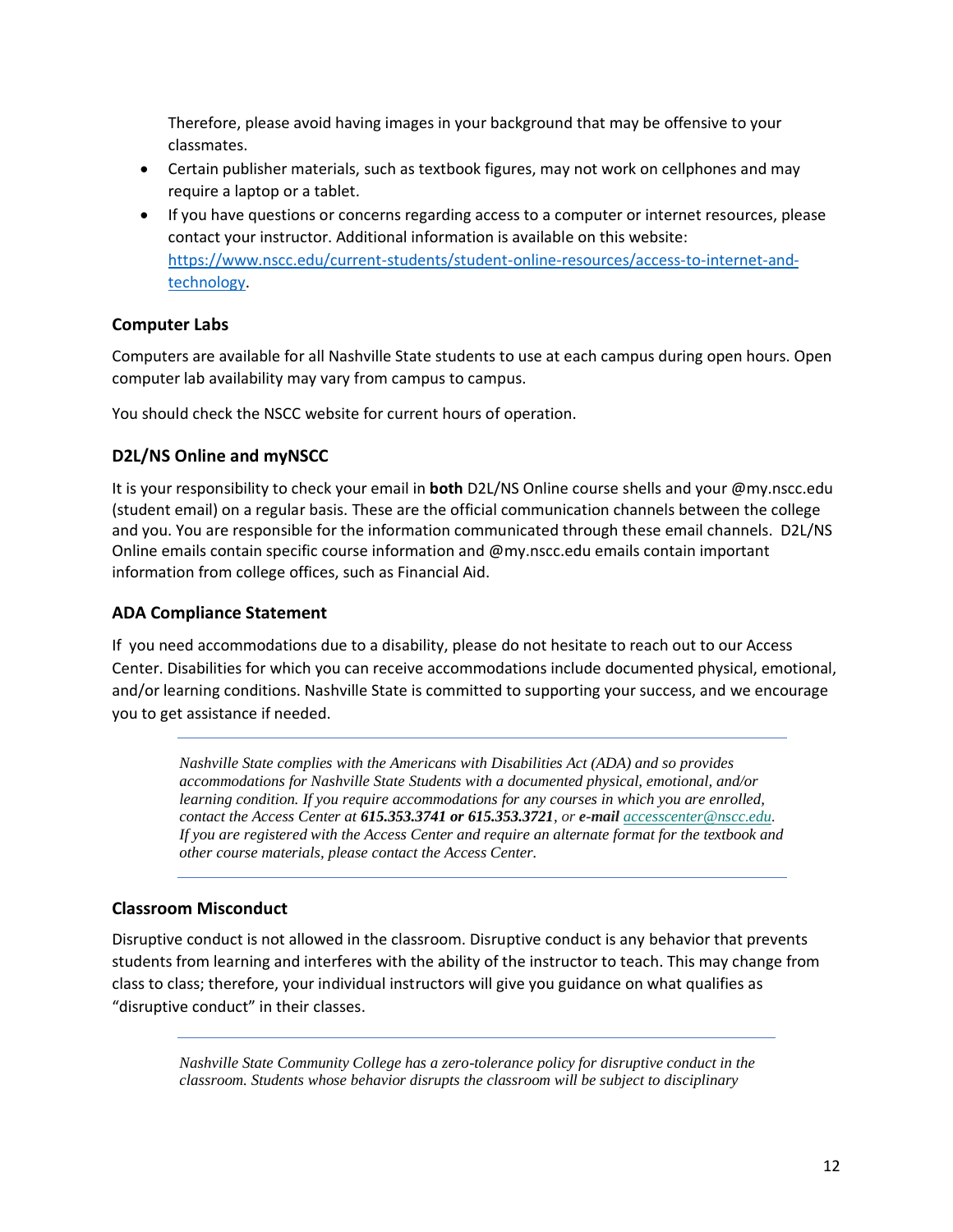*measures. Please review the [Nashville State Student Code of Conduct policy.](https://s3.amazonaws.com/nscc.edu/PDFs/dean-students/Student_Code_of_Conduct_Policy.pdf) Please be aware that children are not allowed in class or to be left unattended on campus.*

#### **Academic Misconduct**

You have started this academic journey to prepare for a future career. Therefore, it is important that you learn the materials being presented in your classes. For this reason, cheating, in any form, robs you of your opportunity to learn and master the material that will enable you to succeed in that future career. Thus, Nashville State has a clear Academic Misconduct policy that you are expected to follow. In addition, your instructors will clarify what Academic Misconduct looks like and the consequences for violations in each class you take.

*Any form of academic dishonesty, cheating, plagiarizing, or other academic misconduct is prohibited. Students are responsible for understanding and abiding by the [Academic](https://s3.amazonaws.com/nscc.edu/PDFs/dean-students/Student_Code_of_Conduct_Policy.pdf)  [Misconduct Policy](https://s3.amazonaws.com/nscc.edu/PDFs/dean-students/Student_Code_of_Conduct_Policy.pdf) in the Nashville State Student Code of Conduct. In addition to other possible disciplinary measures that may be applied through regular college procedures as a result of academic dishonesty, the instructor has the authority to assign an "F" or a "zero" for the exercise, paper, or examination, or to assign an "F" for the course. Students may appeal through the appropriate college grade appeal procedures.*

#### **Academic Early Alert System**

If you are not doing well in class, your instructor may send you an Early Alert through your @my.nscc.edu email. This email will go to your academic advisor and Student Success advisor, as well. If you get an Early Alert, contact your instructor immediately. Instructors send these when they want to help you figure out how to get extra support to pass the course. An Early Alert does not mean that you have already failed the course. Rather, it means you are in danger of failing the course if you do not change your learning strategy. Please use an Early Alert to your advantage and as an opportunity to improve your grade.

*Nashville State Community College uses an Early Alert System to let students know of a faculty member's concern in one or more of these academic areas: lack of attendance, lack of classroom participation, late or missing assignments, and/or poor performance on assignments/tests. \*Please note that Early Alerts do not affect a student's academic standing. If you receive an Early Alert email, please see your instructor and your academic advisor as soon as possible.*

#### **RAVE Emergency Alert System**

You can log in to this free alert system to receive text messages about emergencies related to NSCC campuses: [https://www.getrave.com/login/nscc.](https://www.getrave.com/login/nscc) The instructions for this are listed below.

*Emergency events can happen at any time, and Nashville State Community College wants to notify students if, and when they occur. For this reason, all students have been enrolled in the free RAVE alert system.* 

*If you have not already done so, please log in at<https://www.getrave.com/login/nscc> to confirm and update your contact information and notification preferences. It is critical that your information be correct so that you will receive any emergency notifications.*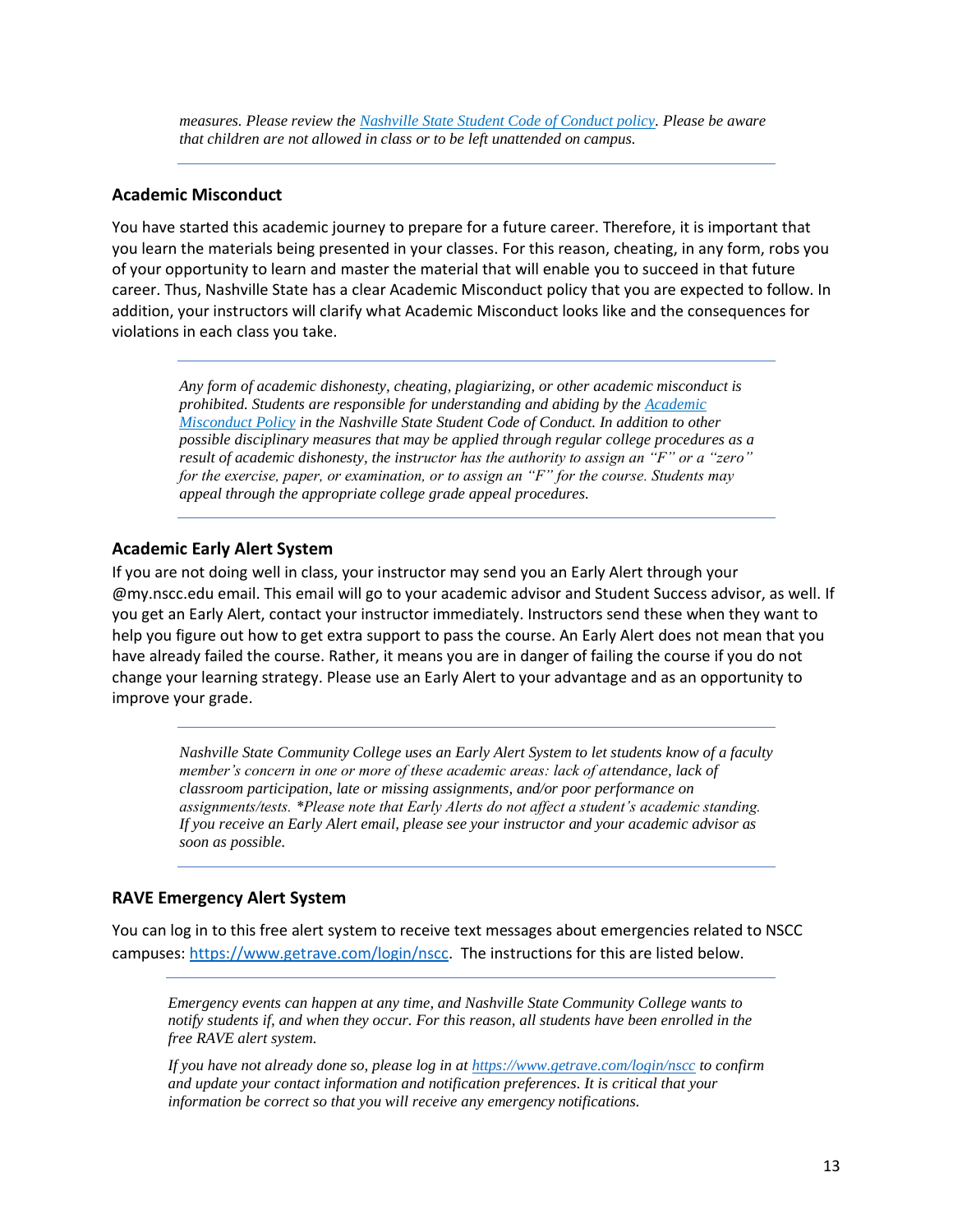*Your RAVE Username is your NSCC email address.* 

*If you've never received an email from RAVE with your password, or if you need to reset your password, select "Forgot your password?" and a new password will be emailed to you.* 

*Should the RAVE system indicate "user not found", select Register and create your own RAVE account.*

#### **Student Wellness**

The links below can help you find supports you might need:

Free tutoring: [https://www.nscc.edu/current-students/on-campus-resources/learning-center-and](https://www.nscc.edu/current-students/on-campus-resources/learning-center-and-tutoring)[tutoring](https://www.nscc.edu/current-students/on-campus-resources/learning-center-and-tutoring) 

NSCC email, scheduling, online classes, textbooks, tech check out and support, computer labs on campuses, academic advising, financial advising, COVID-19 information and procedures on campuses[: https://www.nscc.edu/current-students/student-online-resources](https://www.nscc.edu/current-students/student-online-resources)

Services that help with bus passes, food, childcare, textbooks, housing, financial counseling, personal counseling, suicide prevention, health insurance: [https://www.nscc.edu/current](https://www.nscc.edu/current-students/on-campus-resources/student-support-services)[students/on-campus-resources/student-support-services](https://www.nscc.edu/current-students/on-campus-resources/student-support-services)

The general well-being of students is an important component of their academic success. With this in mind, Nashville State Community College has several resources available to provide support when needed.

#### **Equity Statement**

We are taking steps to become more aware of the many different needs of students. Faculty, staff and administrators are committed to helping students find ways to meet their needs so that ALL students can reach their goals. Please ask for things you need.

*Nashville State Community College has a relentless commitment to the transformation of our institution through the intentional design of college experiences that expect and promote excellence from students, faculty, staff and administration. We consider equity to be an obligation of higher education. We strive to ensure that each student receives what that student needs to be successful, with goals of success beyond the classroom. We do this through an evidence-based and collaborative effort, understanding that our student population has diverse needs that must be addressed. We recognize that this effort may not always be comfortable and that partnering with students is the driving force to overcome barriers to success.* 

#### **Inclement Weather & Campus Closings**

You get notices about campus closings in these places: text messages from RAVE and [www.nscc.edu.](http://www.nscc.edu/) Even when campuses are closed, you are still responsible for completing all assigned work. Check D2L/NS Online for a message from your instructor, so you do not miss important assignments and due dates.

*Nashville State will use the RAVE alert system to send a text message to students, staff, and faculty about adjusted hours of operation and/or closings at individual campuses. All students should check the Nashville State web site home page at www.nscc.edu for announcements on*